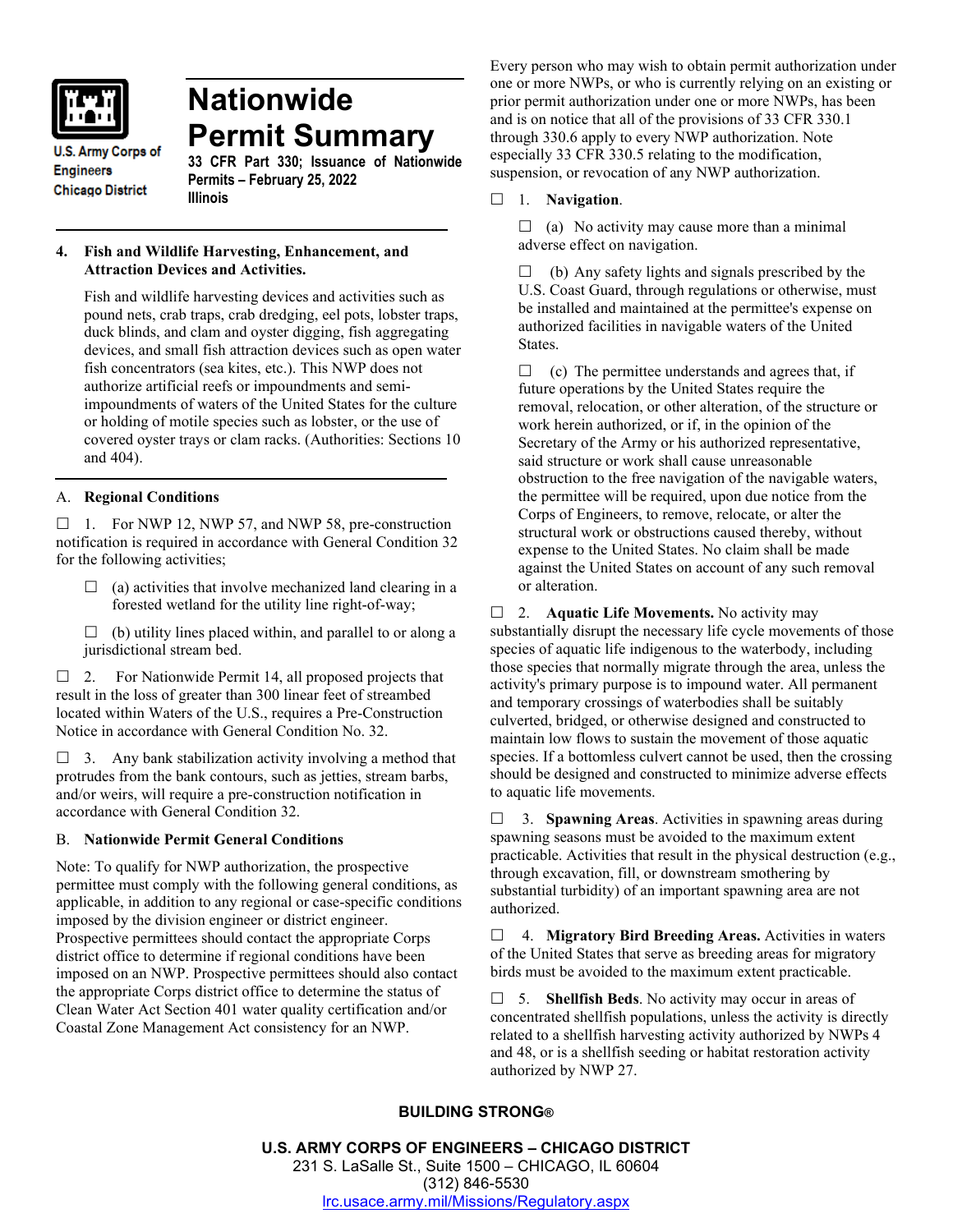6. **Suitable Material**. No activity may use unsuitable material (e.g., trash, debris, car bodies, asphalt, etc.). Material used for construction or discharged must be free from toxic pollutants in toxic amounts (see section 307 of the Clean Water Act).

 7. **Water Supply Intakes**. No activity may occur in the proximity of a public water supply intake, except where the activity is for the repair or improvement of public water supply intake structures or adjacent bank stabilization.

 8. **Adverse Effects from Impoundments**. If the activity creates an impoundment of water, adverse effects to the aquatic system due to accelerating the passage of water, and/or restricting its flow must be minimized to the maximum extent practicable.

 9. **Management of Water Flows**. To the maximum extent practicable, the pre-construction course, condition, capacity, and location of open waters must be maintained for each activity, including stream channelization, storm water management activities, and temporary and permanent road crossings, except as provided below. The activity must be constructed to withstand expected high flows. The activity must not restrict or impede the passage of normal or high flows, unless the primary purpose of the activity is to impound water or manage high flows. The activity may alter the pre-construction course, condition, capacity, and location of open waters if it benefits the aquatic environment (e.g., stream restoration or relocation activities).

 10. **Fills Within 100-Year Floodplains**. The activity must comply with applicable FEMA-approved state or local floodplain management requirements.

□ 11. **Equipment**. Heavy equipment working in wetlands or mudflats must be placed on mats, or other measures must be taken to minimize soil disturbance.

 12. **Soil Erosion and Sediment Controls**. Appropriate soil erosion and sediment controls must be used and maintained in effective operating condition during construction, and all exposed soil and other fills, as well as any work below the ordinary high water mark or high tide line, must be permanently stabilized at the earliest practicable date. Permittees are encouraged to perform work within waters of the United States during periods of low-flow or no-flow, or during low tides.

 13. **Removal of Temporary Fills**. Temporary structures must be removed, to the maximum extent practicable, after their use has been discontinued. Temporary fills must be removed in their entirety and the affected areas returned to pre-construction elevations. The affected areas must be revegetated, as appropriate.

 14. **Proper Maintenance**. Any authorized structure or fill shall be properly maintained, including maintenance to ensure public safety and compliance with applicable NWP general conditions, as well as any activity-specific conditions added by the district engineer to an NWP authorization.

 15. **Single and Complete Project**. The activity must be a single and complete project. The same NWP cannot be used more than once for the same single and complete project.

## 16. **Wild and Scenic Rivers**.

 $\Box$  (a) No NWP activity may occur in a component of the National Wild and Scenic River System, or in a river officially designated by Congress as a "study river" for possible inclusion in the system while the river is in an official study status, unless the appropriate Federal agency with direct management responsibility for such river, has determined in writing that the proposed activity will not adversely affect the Wild and Scenic River designation or study status.

 $\Box$  (b) If a proposed NWP activity will occur in a component of the National Wild and Scenic River System, or in a river officially designated by Congress as a "study river" for possible inclusion in the system while the river is in an official study status, the permittee must submit a preconstruction notification (see general condition 32). The district engineer will coordinate the PCN with the Federal agency with direct management responsibility for that river. Permittees shall not begin the NWP activity until notified by the district engineer that the Federal agency with direct management responsibility for that river has determined in writing that the proposed NWP activity will not adversely affect the Wild and Scenic River designation or study status.

 $\Box$  (c) Information on Wild and Scenic Rivers may be obtained from the appropriate Federal land management agency responsible for the designated Wild and Scenic River or study river (e.g., National Park Service, U.S. Forest Service, Bureau of Land Management, U.S. Fish and Wildlife Service). Information on these rivers is also available at: http://www.rivers.gov/.

□ 17. **Tribal Rights**. No activity or its operation may impair reserved tribal rights, including, but not limited to, reserved water rights and treaty fishing and hunting rights.

# 18. **Endangered Species**.

 $\Box$  (a) No activity is authorized under any NWP which is likely to directly or indirectly jeopardize the continued existence of a threatened or endangered species or a species proposed for such designation, as identified under the Federal Endangered Species Act (ESA), or which will directly or indirectly destroy or adversely modify the critical habitat of such species. No activity is authorized under any NWP which "may affect" a listed species or critical habitat, unless ESA section 7 consultation addressing the consequences of the proposed activity on listed species or critical habitat has been completed. See 50 CFR 402.02 for the definition of "effects of the action" for the purposes of ESA section 7 consultation, as well as 50 CFR 402.17, which provides further explanation under ESA section 7 regarding "activities that are reasonably certain to occur" and "consequences caused by the proposed action."

 $\Box$  (b) Federal agencies should follow their own procedures for complying with the requirements of the ESA (see 33 CFR 330.4 $(f)(1)$ ). If pre-construction notification is required for the proposed activity, the Federal permittee must provide the district engineer with the appropriate documentation to demonstrate compliance with those requirements.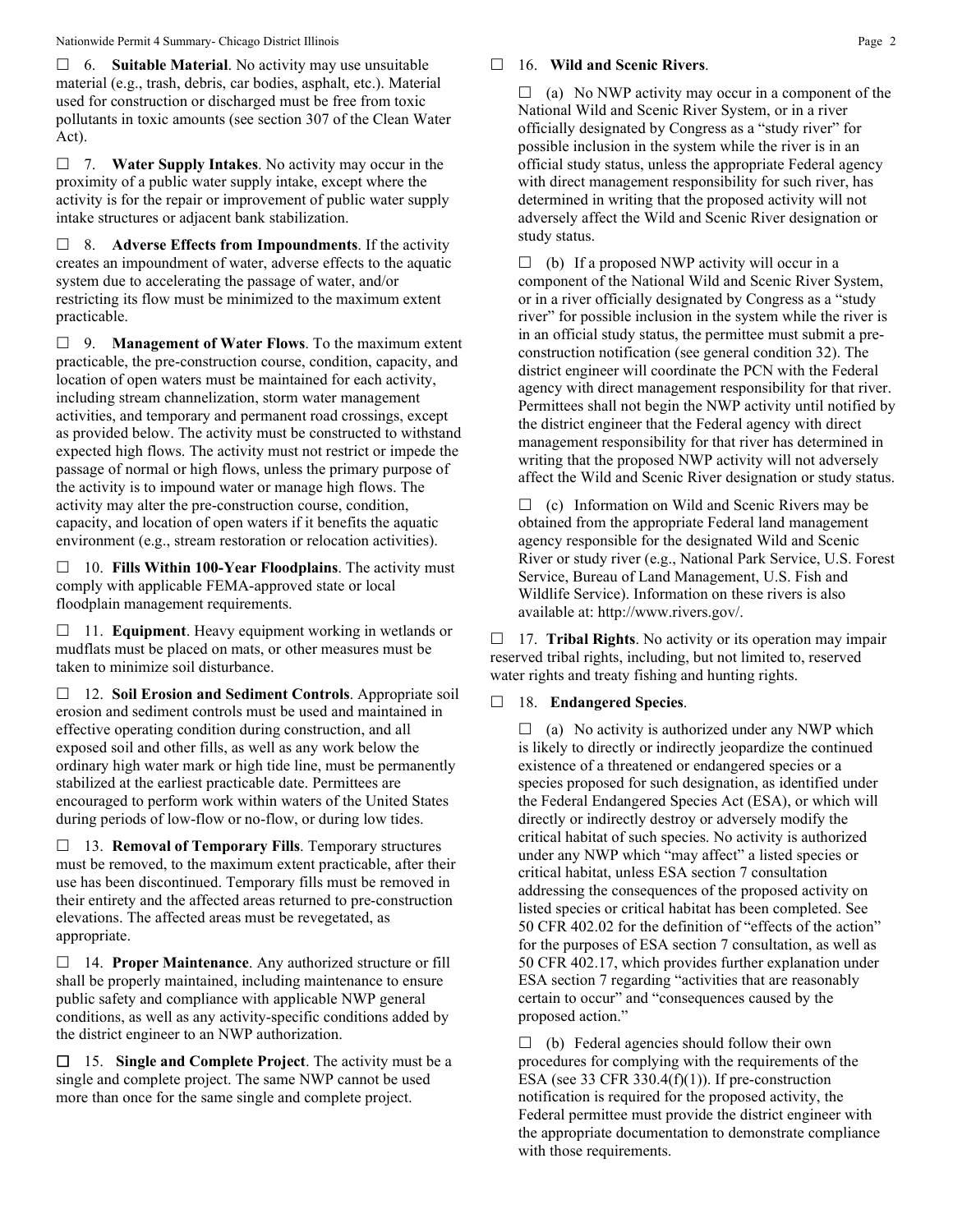The district engineer will verify that the appropriate documentation has been submitted. If the appropriate documentation has not been submitted, additional ESA section 7 consultation may be necessary for the activity and the respective federal agency would be responsible for fulfilling its obligation under section 7 of the ESA.

 $\Box$  (c) Non-federal permittees must submit a preconstruction notification to the district engineer if any listed species (or species proposed for listing) or designated critical habitat (or critical habitat proposed such designation) might be affected or is in the vicinity of the activity, or if the activity is located in designated critical habitat or critical habitat proposed for such designation, and shall not begin work on the activity until notified by the district engineer that the requirements of the ESA have been satisfied and that the activity is authorized. For activities that might affect Federally-listed endangered or threatened species (or species proposed for listing) or designated critical habitat (or critical habitat proposed for such designation), the pre-construction notification must include the name(s) of the endangered or threatened species (or species proposed for listing) that might be affected by the proposed activity or that utilize the designated critical habitat (or critical habitat proposed for such designation) that might be affected by the proposed activity. The district engineer will determine whether the proposed activity "may affect" or will have "no effect" to listed species and designated critical habitat and will notify the non-Federal applicant of the Corps' determination within 45 days of receipt of a complete preconstruction notification. For activities where the non-Federal applicant has identified listed species (or species proposed for listing) or designated critical habitat (or critical habitat proposed for such designation) that might be affected or is in the vicinity of the activity, and has so notified the Corps, the applicant shall not begin work until the Corps has provided notification that the proposed activity will have "no effect" on listed species (or species proposed for listing or designated critical habitat (or critical habitat proposed for such designation), or until ESA section 7 consultation or conference has been completed. If the non-Federal applicant has not heard back from the Corps within 45 days, the applicant must still wait for notification from the Corps.

 $\Box$  (d) As a result of formal or informal consultation with the FWS or NMFS the district engineer may add species-specific permit conditions to the NWPs.

 $\Box$  (e) Authorization of an activity by an NWP does not authorize the "take" of a threatened or endangered species as defined under the ESA. In the absence of separate authorization (e.g., an ESA Section 10 Permit, a Biological Opinion with "incidental take" provisions, etc.) from the FWS or the NMFS, the Endangered Species Act prohibits any person subject to the jurisdiction of the United States to take a listed species, where "take" means to harass, harm, pursue, hunt, shoot, wound, kill, trap, capture, or collect, or to attempt to engage in any such conduct. The word "harm" in the definition of "take" means an act which actually kills or injures wildlife.

Such an act may include significant habitat modification or degradation where it actually kills or injures wildlife by significantly impairing essential behavioral patterns, including breeding, feeding or sheltering.

 $\Box$  (f) If the non-federal permittee has a valid ESA section  $10(a)(1)(B)$  incidental take permit with an approved Habitat Conservation Plan for a project or a group of projects that includes the proposed NWP activity, the non-federal applicant should provide a copy of that ESA section  $10(a)(1)(B)$  permit with the PCN required by paragraph (c) of this general condition. The district engineer will coordinate with the agency that issued the ESA section  $10(a)(1)(B)$  permit to determine whether the proposed NWP activity and the associated incidental take were considered in the internal ESA section 7 consultation conducted for the ESA section  $10(a)(1)(B)$  permit. If that coordination results in concurrence from the agency that the proposed NWP activity and the associated incidental take were considered in the internal ESA section 7 consultation for the ESA section  $10(a)(1)(B)$  permit, the district engineer does not need to conduct a separate ESA section 7 consultation for the proposed NWP activity. The district engineer will notify the non-federal applicant within 45 days of receipt of a complete pre-construction notification whether the ESA section  $10(a)(1)(B)$  permit covers the proposed NWP activity or whether additional ESA section 7 consultation is required.

 $\Box$  (g) Information on the location of threatened and endangered species and their critical habitat can be obtained directly from the offices of the FWS and NMFS or their world wide web pages at http://www.fws.gov/ or http://www.fws.gov/ipac and

http://www.nmfs.noaa.gov/pr/species/esa/ respectively.

 19. **Migratory Birds and Bald and Golden Eagles**. The permittee is responsible for ensuring that an action authorized by NWP complies with the Migratory Bird Treaty Act and the Bald and Golden Eagle Protection Act. The permittee is responsible for contacting the appropriate local office of the U.S. Fish and Wildlife Service to determine what measures, if any, are necessary or appropriate to reduce adverse effects to migratory birds or eagles, including whether "incidental take" permits are necessary and available under the Migratory Bird Treaty Act or Bald and Golden Eagle Protection Act for a particular activity.

#### 20. **Historic Properties**.

 $\Box$  (a) No activity is authorized under any NWP which may have the potential to cause effects to properties listed, or eligible for listing, in the National Register of Historic Places until the requirements of Section 106 of the National Historic Preservation Act (NHPA) have been satisfied.

 $\Box$  (b) Federal permittees should follow their own procedures for complying with the requirements of section 106 of the National Historic Preservation Act (see 33 CFR 330.4 $(g)(1)$ ). If pre-construction notification is required for the proposed NWP activity, the Federal permittee must provide the district engineer with the appropriate documentation to demonstrate compliance with those requirements.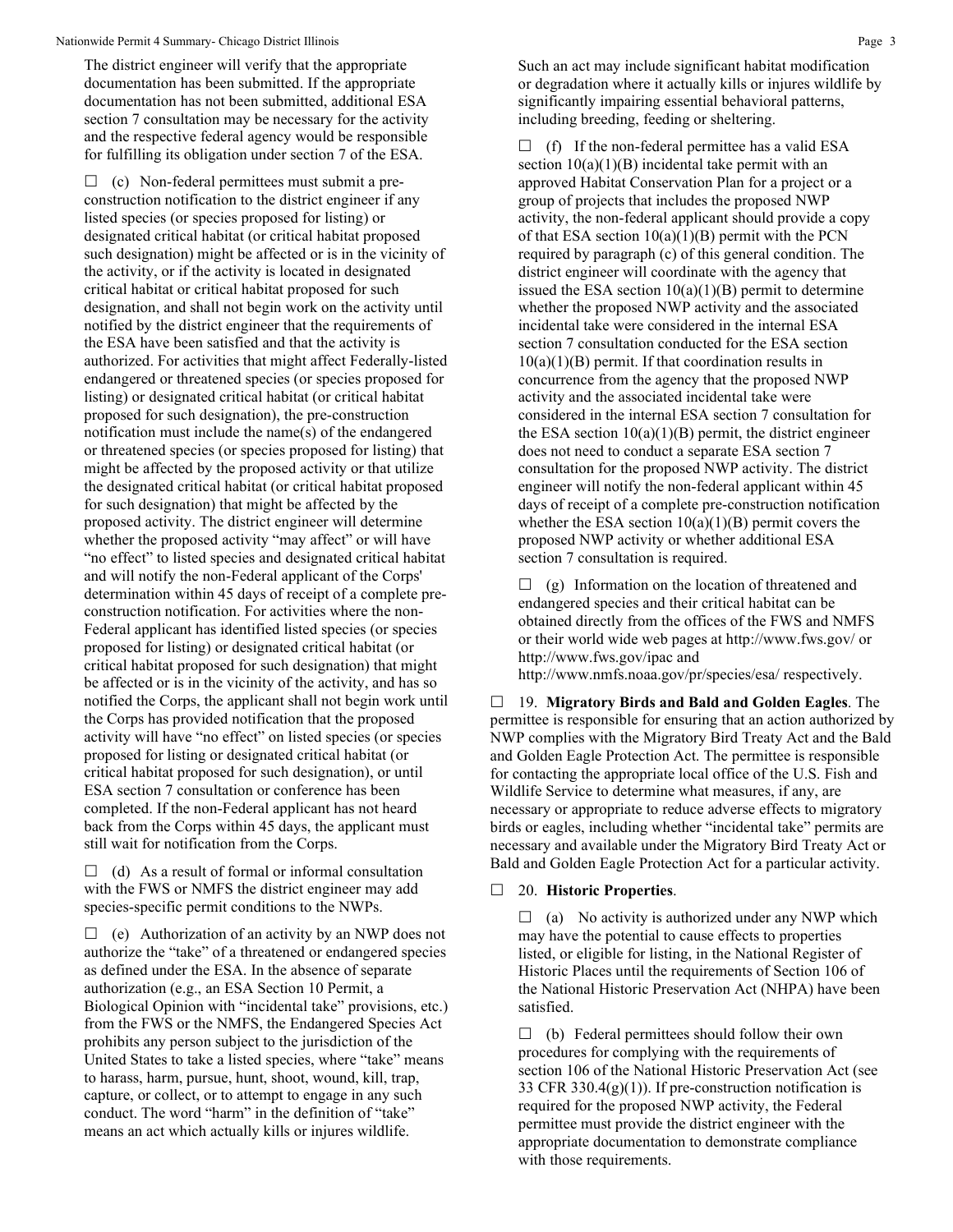The district engineer will verify that the appropriate documentation has been submitted. If the appropriate documentation is not submitted, then additional consultation under section 106 may be necessary. The respective federal agency is responsible for fulfilling its obligation to comply with section 106.

 $\Box$  (c) Non-federal permittees must submit a preconstruction notification to the district engineer if the NWP activity might have the potential to cause effects to any historic properties listed on, determined to be eligible for listing on, or potentially eligible for listing on the National Register of Historic Places, including previously unidentified properties. For such activities, the preconstruction notification must state which historic properties might have the potential to be affected by the proposed NWP activity or include a vicinity map indicating the location of the historic properties or the potential for the presence of historic properties. Assistance regarding information on the location of, or potential for, the presence of historic properties can be sought from the State Historic Preservation Officer, Tribal Historic Preservation Officer, or designated tribal representative, as appropriate, and the National Register of Historic Places (see 33 CFR 330.4(g)). When reviewing pre-construction notifications, district engineers will comply with the current procedures for addressing the requirements of section 106 of the National Historic Preservation Act. The district engineer shall make a reasonable and good faith effort to carry out appropriate identification efforts commensurate with potential impacts, which may include background research, consultation, oral history interviews, sample field investigation, and/or field survey. Based on the information submitted in the PCN and these identification efforts, the district engineer shall determine whether the proposed NWP activity has the potential to cause effects on the historic properties. Section 106 consultation is not required when the district engineer determines that the activity does not have the potential to cause effects on historic properties (see 36 CFR 800.3(a)). Section 106 consultation is required when the district engineer determines that the activity has the potential to cause effects on historic properties. The district engineer will conduct consultation with consulting parties identified under 36 CFR 800.2(c) when he or she makes any of the following effect determinations for the purposes of section 106 of the NHPA: No historic properties affected, no adverse effect, or adverse effect.

 $\Box$  (d) Where the non-Federal applicant has identified historic properties on which the proposed NWP activity might have the potential to cause effects and has so notified the Corps, the non-Federal applicant shall not begin the activity until notified by the district engineer either that the activity has no potential to cause effects to historic properties or that NHPA section 106 consultation has been completed. For non-federal permittees, the district engineer will notify the prospective permittee within 45 days of receipt of a complete pre-construction notification whether NHPA section 106 consultation is required.

If NHPA section 106 consultation is required, the district engineer will notify the non-Federal applicant that he or she cannot begin the activity until section 106 consultation is completed. If the non-Federal applicant has not heard back from the Corps within 45 days, the applicant must still wait for notification from the Corps.

 $\Box$  (e) Prospective permittees should be aware that section 110k of the NHPA (54 U.S.C. 306113) prevents the Corps from granting a permit or other assistance to an applicant who, with intent to avoid the requirements of section 106 of the NHPA, has intentionally significantly adversely affected a historic property to which the permit would relate, or having legal power to prevent it, allowed such significant adverse effect to occur, unless the Corps, after consultation with the Advisory Council on Historic Preservation (ACHP), determines that circumstances justify granting such assistance despite the adverse effect created or permitted by the applicant. If circumstances justify granting the assistance, the Corps is required to notify the ACHP and provide documentation specifying the circumstances, the degree of damage to the integrity of any historic properties affected, and proposed mitigation. This documentation must include any views obtained from the applicant, SHPO/THPO, appropriate Indian tribes if the undertaking occurs on or affects historic properties on tribal lands or affects properties of interest to those tribes, and other parties known to have a legitimate interest in the impacts to the permitted activity on historic properties.

 21. **Discovery of Previously Unknown Remains and Artifacts**. Permittees that discover any previously unknown historic, cultural or archeological remains and artifacts while accomplishing the activity authorized by NWP, they must immediately notify the district engineer of what they have found, and to the maximum extent practicable, avoid construction activities that may affect the remains and artifacts until the required coordination has been completed. The district engineer will initiate the Federal, Tribal, and state coordination required to determine if the items or remains warrant a recovery effort or if the site is eligible for listing in the National Register of Historic Places.

 22. **Designated Critical Resource Waters**. Critical resource waters include, NOAA-managed marine sanctuaries and marine monuments, and National Estuarine Research Reserves. The district engineer may designate, after notice and opportunity for public comment, additional waters officially designated by a state as having particular environmental or ecological significance, such as outstanding national resource waters or state natural heritage sites. The district engineer may also designate additional critical resource waters after notice and opportunity for public comment.

 $\Box$  (a) Discharges of dredged or fill material into waters of the United States are not authorized by NWPs 7, 12, 14, 16, 17, 21, 29, 31, 35, 39, 40, 42, 43, 44, 49, 50, 51, 52, 57, and 58 for any activity within, or directly affecting, critical resource waters, including wetlands adjacent to such waters.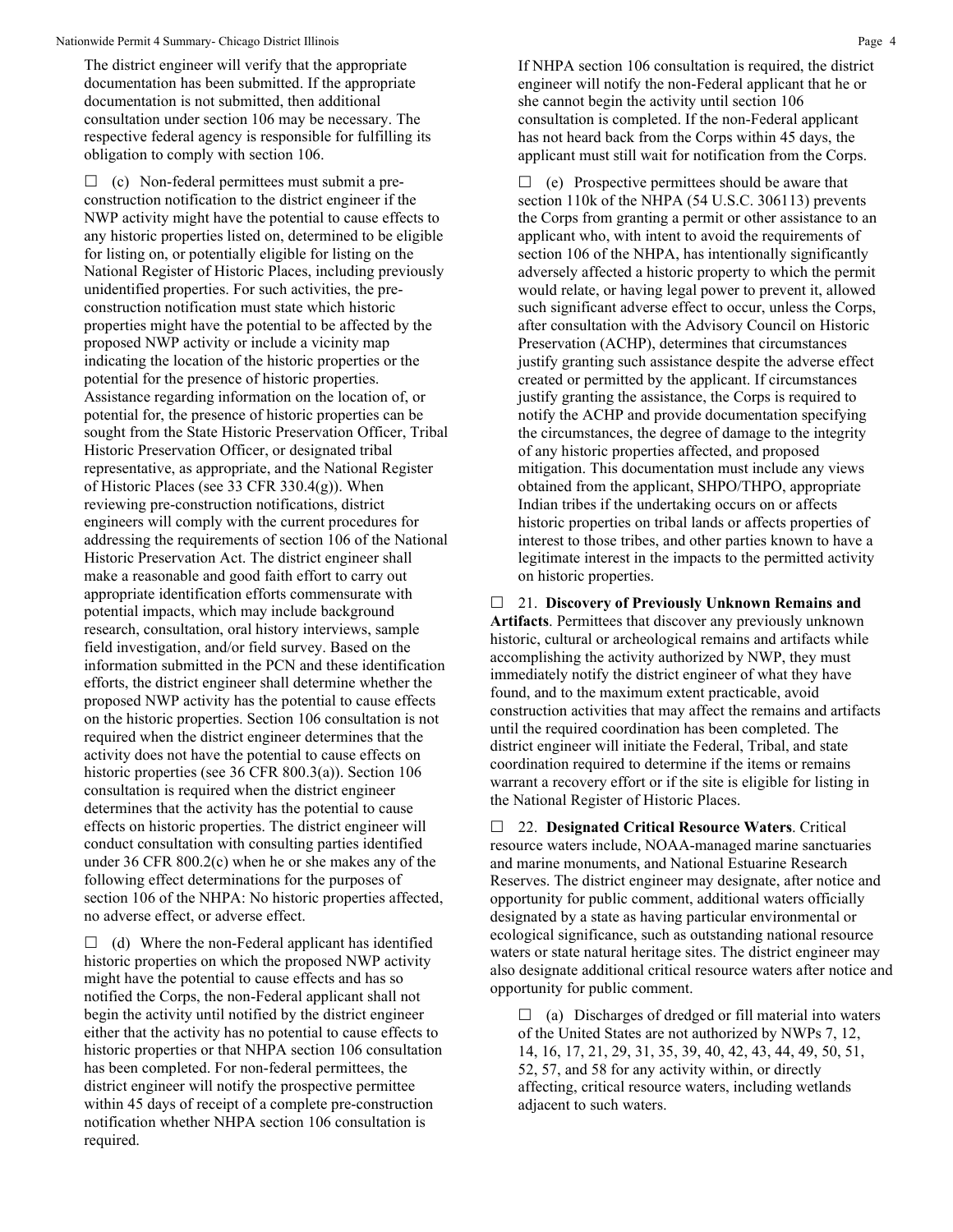$\Box$  (b) For NWPs 3, 8, 10, 13, 15, 18, 19, 22, 23, 25, 27, 28, 30, 33, 34, 36, 37, 38, and 54, notification is required in accordance with general condition 32, for any activity proposed by permittees in the designated critical resource waters including wetlands adjacent to those waters. The district engineer may authorize activities under these NWPs only after she or he determines that the impacts to the critical resource waters will be no more than minimal.

 23. **Mitigation**. The district engineer will consider the following factors when determining appropriate and practicable mitigation necessary to ensure that the individual and cumulative adverse environmental effects are no more than minimal:

 $\Box$  (a) The activity must be designed and constructed to avoid and minimize adverse effects, both temporary and permanent, to waters of the United States to the maximum extent practicable at the project site (i.e., on site).

 $\Box$  (b) Mitigation in all its forms (avoiding, minimizing, rectifying, reducing, or compensating for resource losses) will be required to the extent necessary to ensure that the individual and cumulative adverse environmental effects are no more than minimal.

 $\Box$  (c) Compensatory mitigation at a minimum one-forone ratio will be required for all wetland losses that exceed 1/10-acre and require pre-construction notification, unless the district engineer determines in writing that either some other form of mitigation would be more environmentally appropriate or the adverse environmental effects of the proposed activity are no more than minimal, and provides an activity-specific waiver of this requirement. For wetland losses of 1/10 acre or less that require pre-construction notification, the district engineer may determine on a case-by-case basis that compensatory mitigation is required to ensure that the activity results in only minimal adverse environmental effects.

 $\Box$  (d) Compensatory mitigation at a minimum one-forone ratio will be required for all losses of stream bed that exceed 3/100-acre and require pre-construction notification, unless the district engineer determines in writing that either some other form of mitigation would be more environmentally appropriate or the adverse environmental effects of the proposed activity are no more than minimal, and provides an activity-specific waiver of this requirement.

This compensatory mitigation requirement may be satisfied through the restoration or enhancement of riparian areas next to streams in accordance with paragraph (e) of this general condition. For losses of stream bed of 3/100-acre or less that require preconstruction notification, the district engineer may determine on a case-by-case basis that compensatory mitigation is required to ensure that the activity results in only minimal adverse environmental effects. Compensatory mitigation for losses of streams should be provided, if practicable, through stream rehabilitation, enhancement, or preservation, since streams are difficultto-replace resources (see  $33 \text{ CFR } 332.3(e)(3)$ ).

 $\Box$  (e) Compensatory mitigation plans for NWP activities in or near streams or other open waters will normally include a requirement for the restoration or enhancement, maintenance, and legal protection (e.g., conservation easements) of riparian areas next to open waters. In some cases, the restoration or maintenance/protection of riparian areas may be the only compensatory mitigation required. If restoring riparian areas involves planting vegetation, only native species should be planted. The width of the required riparian area will address documented water quality or aquatic habitat loss concerns. Normally, the riparian area will be 25 to 50 feet wide on each side of the stream, but the district engineer may require slightly wider riparian areas to address documented water quality or habitat loss concerns. If it is not possible to restore or maintain/protect a riparian area on both sides of a stream, or if the waterbody is a lake or coastal waters, then restoring or maintaining/protecting a riparian area along a single bank or shoreline may be sufficient.

Where both wetlands and open waters exist on the project site, the district engineer will determine the appropriate compensatory mitigation (e.g., riparian areas and/or wetlands compensation) based on what is best for the aquatic environment on a watershed basis. In cases where riparian areas are determined to be the most appropriate form of minimization or compensatory mitigation, the district engineer may waive or reduce the requirement to provide wetland compensatory mitigation for wetland losses.

 $\Box$  (f) Compensatory mitigation projects provided to offset losses of aquatic resources must comply with the applicable provisions of 33 CFR part 332.

 $\Box$  (1) The prospective permittee is responsible for proposing an appropriate compensatory mitigation option if compensatory mitigation is necessary to ensure that the activity results in no more than minimal adverse environmental effects. For the NWPs, the preferred mechanism for providing compensatory mitigation is mitigation bank credits or in-lieu fee program credits (see 33 CFR 332.3(b)(2) and (3)). However, if an appropriate number and type of mitigation bank or in-lieu credits are not available at the time the PCN is submitted to the district engineer, the district engineer may approve the use of permittee-responsible mitigation.

 $\Box$  (2) The amount of compensatory mitigation required by the district engineer must be sufficient to ensure that the authorized activity results in no more than minimal individual and cumulative adverse environmental effects (see 33 CFR 330.1(e)(3)). (See also 33 CFR 332.3(f).)

 $\Box$  (3) Since the likelihood of success is greater and the impacts to potentially valuable uplands are reduced, aquatic resource restoration should be the first compensatory mitigation option considered for permittee-responsible mitigation.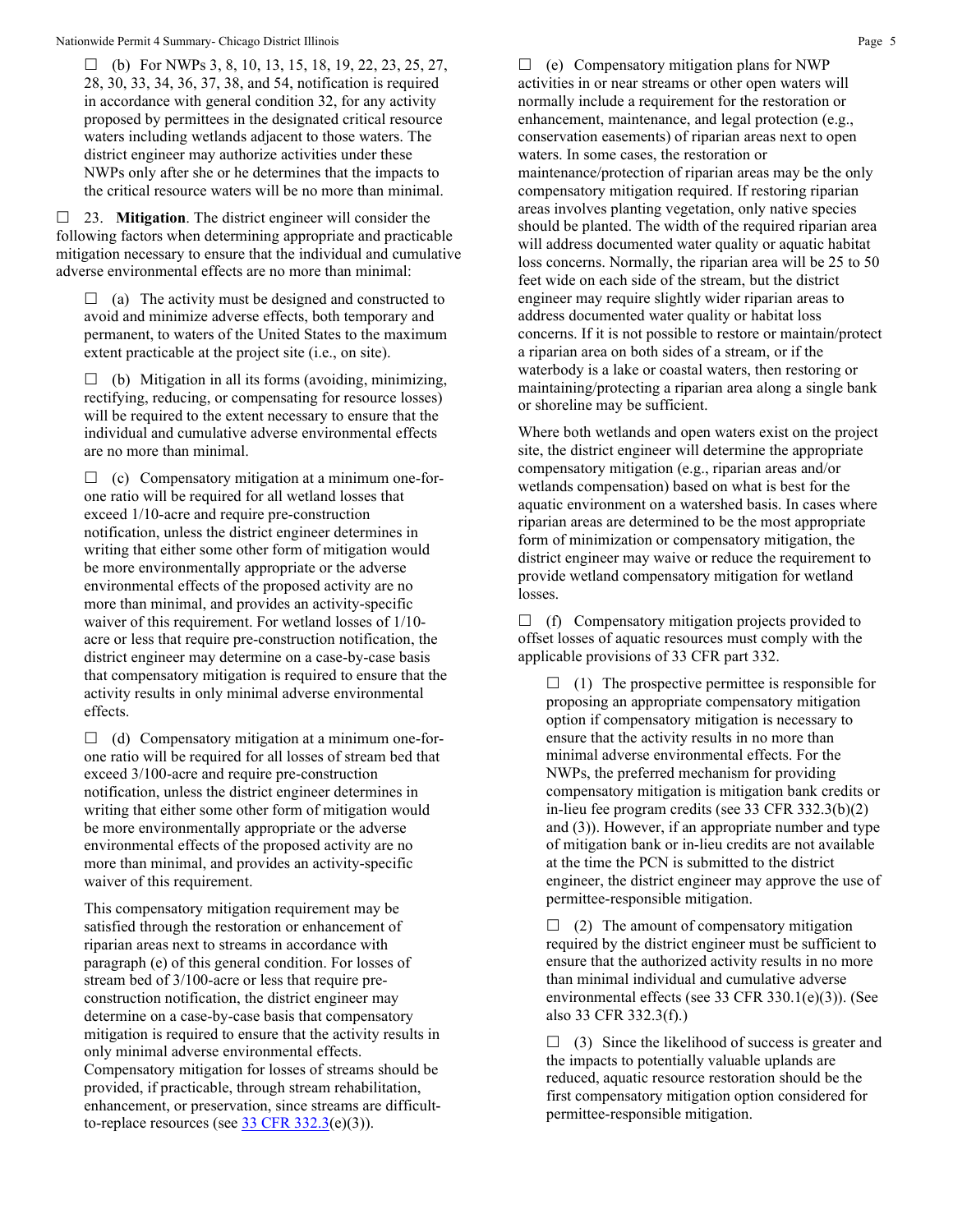$\Box$  (4) If permittee-responsible mitigation is the proposed option, the prospective permittee is responsible for submitting a mitigation plan. A conceptual or detailed mitigation plan may be used by the district engineer to make the decision on the NWP verification request, but a final mitigation plan that addresses the applicable requirements of 33 CFR  $332.4(c)(2)$  through (14) must be approved by the district engineer before the permittee begins work in waters of the United States, unless the district engineer determines that prior approval of the final mitigation plan is not practicable or not necessary to ensure timely completion of the required compensatory mitigation (see 33 CFR 332.3(k)(3)).

 $\Box$  (5) If mitigation bank or in-lieu fee program credits are the proposed option, the mitigation plan needs to address only the baseline conditions at the impact site and the number of credits to be provided (see 33 CFR 332.4(c)(1)(ii)).

 $\Box$  (6) Compensatory mitigation requirements (e.g., resource type and amount to be provided as compensatory mitigation, site protection, ecological performance standards, monitoring requirements) may be addressed through conditions added to the NWP authorization, instead of components of a compensatory mitigation plan (see 33 CFR  $332.4(c)(1)(ii)$ .

 $\Box$  (g) Compensatory mitigation will not be used to increase the acreage losses allowed by the acreage limits of the NWPs. For example, if an NWP has an acreage limit of 1/2-acre, it cannot be used to authorize any NWP activity resulting in the loss of greater than 1/2-acre of waters of the United States, even if compensatory mitigation is provided that replaces or restores some of the lost waters. However, compensatory mitigation can and should be used, as necessary, to ensure that an NWP activity already meeting the established acreage limits also satisfies the no more than minimal impact requirement for the NWPs.

 $\Box$  (h) Permittees may propose the use of mitigation banks, in-lieu fee programs, or permittee-responsible mitigation. When developing a compensatory mitigation proposal, the permittee must consider appropriate and practicable options consistent with the framework at 33 CFR 332.3(b).

For activities resulting in the loss of marine or estuarine resources, permittee-responsible mitigation may be environmentally preferable if there are no mitigation banks or in-lieu fee programs in the area that have marine or estuarine credits available for sale or transfer to the permittee. For permittee-responsible mitigation, the special conditions of the NWP verification must clearly indicate the party or parties responsible for the implementation and performance of the compensatory mitigation project, and, if required, its long-term management.

 $\Box$  (i) Where certain functions and services of waters of the United States are permanently adversely affected by a regulated activity, such as discharges of dredged or fill material into waters of the United States that will convert a forested or scrub-shrub wetland to a herbaceous wetland in a permanently maintained utility line right-of-way, mitigation may be required to reduce the adverse environmental effects of the activity to the no more than minimal level.

 24**. Safety of Impoundment Structures**. To ensure that all impoundment structures are safely designed, the district engineer may require non-Federal applicants to demonstrate that the structures comply with established state dam safety criteria or have been designed by qualified persons. The district engineer may also require documentation that the design has been independently reviewed by similarly qualified persons, and appropriate modifications made to ensure safety.

### 25**. Water Quality**.

 $\Box$  (a) Where the certifying authority (state, authorized tribe, or EPA, as appropriate) has not previously certified compliance of an NWP with CWA section 401, a CWA section 401 water quality certification for the proposed discharge must be obtained or waived (see 33 CFR  $330.4(c)$  $330.4(c)$ ). If the permittee cannot comply with all of the conditions of a water quality certification previously issued by certifying authority for the issuance of the NWP, then the permittee must obtain a water quality certification or waiver for the proposed discharge in order for the activity to be authorized by an NWP.

 $\Box$  (b) If the NWP activity requires pre-construction notification and the certifying authority has not previously certified compliance of an NWP with CWA section 401, the proposed discharge is not authorized by an NWP until water quality certification is obtained or waived. If the certifying authority issues a water quality certification for the proposed discharge, the permittee must submit a copy of the certification to the district engineer. The discharge is not authorized by an NWP until the district engineer has notified the permittee that the water quality certification requirement has been satisfied by the issuance of a water quality certification or a waiver.

 $\Box$  (c) The district engineer or certifying authority may require additional water quality management measures to ensure that the authorized activity does not result in more than minimal degradation of water quality.

 26**. Coastal Zone Management**. In coastal states where an NWP has not previously received a state coastal zone management consistency concurrence, an individual state coastal zone management consistency concurrence must be obtained, or a presumption of concurrence must occur (see 33 CFR 330.4(d)). If the permittee cannot comply with all of the conditions of a coastal zone management consistency concurrence previously issued by the state, then the permittee must obtain an individual coastal zone management consistency concurrence or presumption of concurrence in order for the activity to be authorized by NWP. The district engineer or a state may require additional measures to ensure that the authorized activity is consistent with state coastal zone management requirements.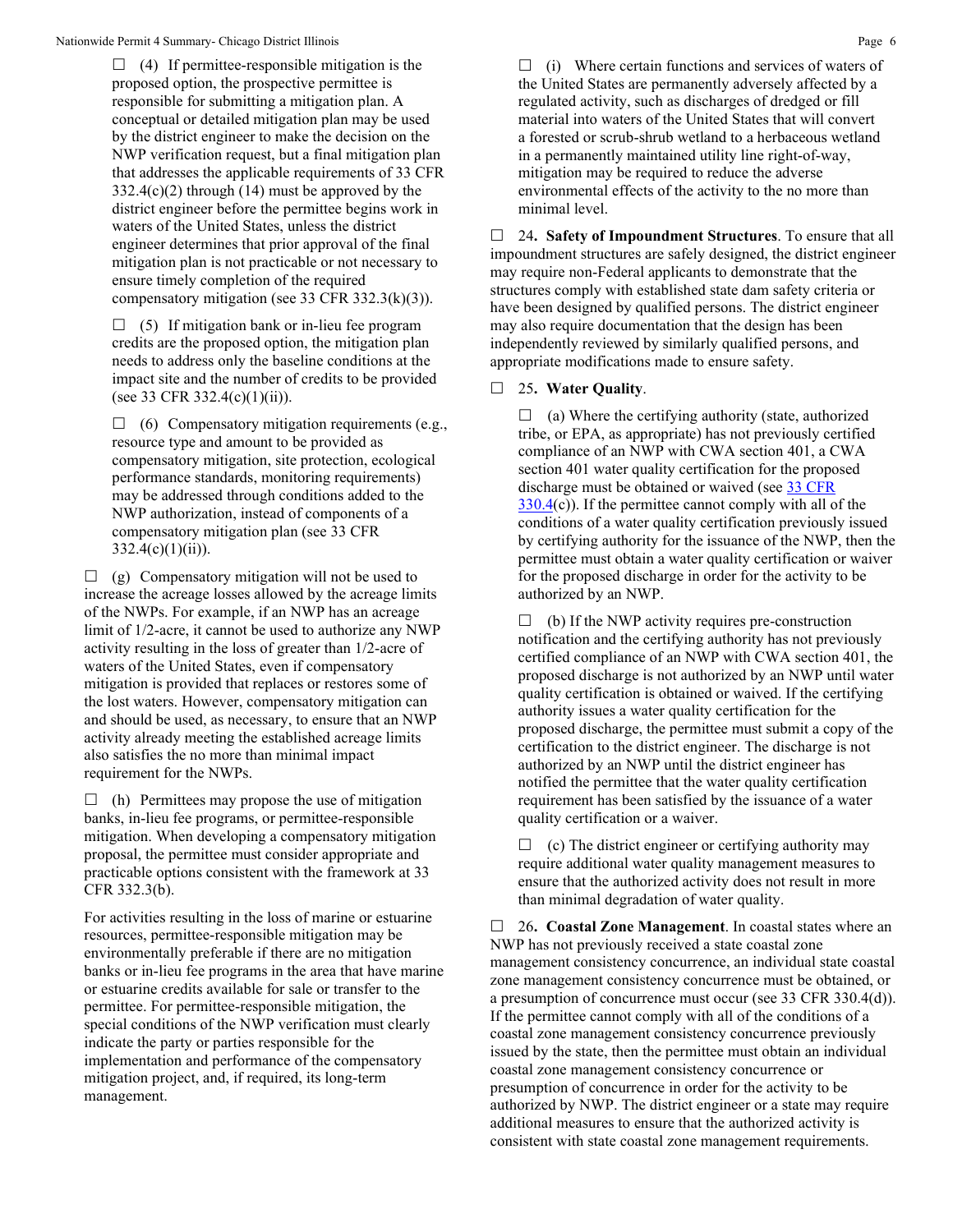#### Nationwide Permit 4 Summary- Chicago District Illinois **Page 7** Page 7

 27**. Regional and Case-By-Case Conditions**. The activity must comply with any regional conditions that may have been added by the Division Engineer (see 33 CFR 330.4(e)) and with any case specific conditions added by the Corps or by the state, Indian Tribe, or U.S. EPA in its CWA section 401 Water Quality Certification, or by the state in its Coastal Zone Management Act consistency determination.

 28**. Use of Multiple Nationwide Permits**. The use of more than one NWP for a single and complete project is authorized, subject to the following restrictions:

 $\Box$  (a) If only one of the NWPs used to authorize the single and complete project has a specified acreage limit, the acreage loss of waters of the United States cannot exceed the acreage limit of the NWP with the highest specified acreage limit. For example, if a road crossing over tidal waters is constructed under NWP 14, with associated bank stabilization authorized by NWP 13, the maximum acreage loss of waters of the United States for the total project cannot exceed 1/3-acre.

 $\Box$  (b) If one or more of the NWPs used to authorize the single and complete project has specified acreage limits, the acreage loss of waters of the United States authorized by those NWPs cannot exceed their respective specified acreage limits. For example, if a commercial development is constructed under NWP 39, and the single and complete project includes the filling of an upland ditch authorized by NWP 46, the maximum acreage loss of waters of the United States for the commercial development under NWP 39 cannot exceed 1/2-acre, and the total acreage loss of waters of United States due to the NWP 39 and 46 activities cannot exceed 1 acre.

 29**. Transfer of Nationwide Permit Verifications**. If the permittee sells the property associated with a nationwide permit verification, the permittee may transfer the nationwide permit verification to the new owner by submitting a letter to the appropriate Corps district office to validate the transfer. A copy of the nationwide permit verification must be attached to the letter, and the letter must contain the following statement and signature:

"When the structures or work authorized by this nationwide permit are still in existence at the time the property is transferred, the terms and conditions of this nationwide permit, including any special conditions, will continue to be binding on the new owner(s) of the property. To validate the transfer of this nationwide permit and the associated liabilities associated with compliance with its terms and conditions, have the transferee sign and date below."

#### (Transferee)

#### (Date)

□ 30. **Compliance Certification**. Each permittee who receives an NWP verification letter from the Corps must provide a signed certification documenting completion of the authorized activity and implementation of any required compensatory mitigation.

The success of any required permittee-responsible mitigation, including the achievement of ecological performance standards, will be addressed separately by the district engineer. The Corps will provide the permittee the certification document with the NWP verification letter. The certification document will include:

 $\Box$  (a) A statement that the authorized activity was done in accordance with the NWP authorization, including any general, regional, or activity-specific conditions;

 $\Box$  (b) A statement that the implementation of any required compensatory mitigation was completed in accordance with the permit conditions. If credits from a mitigation bank or in-lieu fee program are used to satisfy the compensatory mitigation requirements, the certification must include the documentation required by 33 CFR 332.3(l)(3) to confirm that the permittee secured the appropriate number and resource type of credits; and

 $\Box$  (c) The signature of the permittee certifying the completion of the activity and mitigation.

The completed certification document must be submitted to the district engineer within 30 days of completion of the authorized activity or the implementation of any required compensatory mitigation, whichever occurs later.

 31**. Activities Affecting Structures or Works Built by the United States.** If an NWP activity also requires review by, or permission from, the Corps pursuant to 33 U.S.C. 408 because it will alter or temporarily or permanently occupy or use a U.S. Army Corps of Engineers (USACE) federally authorized Civil Works project (a "USACE project"), the prospective permittee must submit a pre-construction notification. See paragraph (b)(10) of general condition 32.

An activity that requires section 408 permission and/or review is not authorized by NWP until the appropriate Corps office issues the section 408 permission or completes its review to alter, occupy, or use the USACE project, and the district engineer issues a written NWP verification.

#### 32**. Pre-Construction Notification**.

 $\Box$  (a) **Timing**. Where required by the terms of the NWP, the prospective permittee must notify the district engineer by submitting a pre-construction notification (PCN) as early as possible. The district engineer must determine if the PCN is complete within 30 calendar days of the date of receipt and, if the PCN is determined to be incomplete, notify the prospective permittee within that 30 day period to request the additional information necessary to make the PCN complete. The request must specify the information needed to make the PCN complete. As a general rule, district engineers will request additional information necessary to make the PCN complete only once. However, if the prospective permittee does not provide all of the requested information, then the district engineer will notify the prospective permittee that the PCN is still incomplete and the PCN review process will not commence until all of the requested information has been received by the district engineer. The prospective permittee shall not begin the activity until either: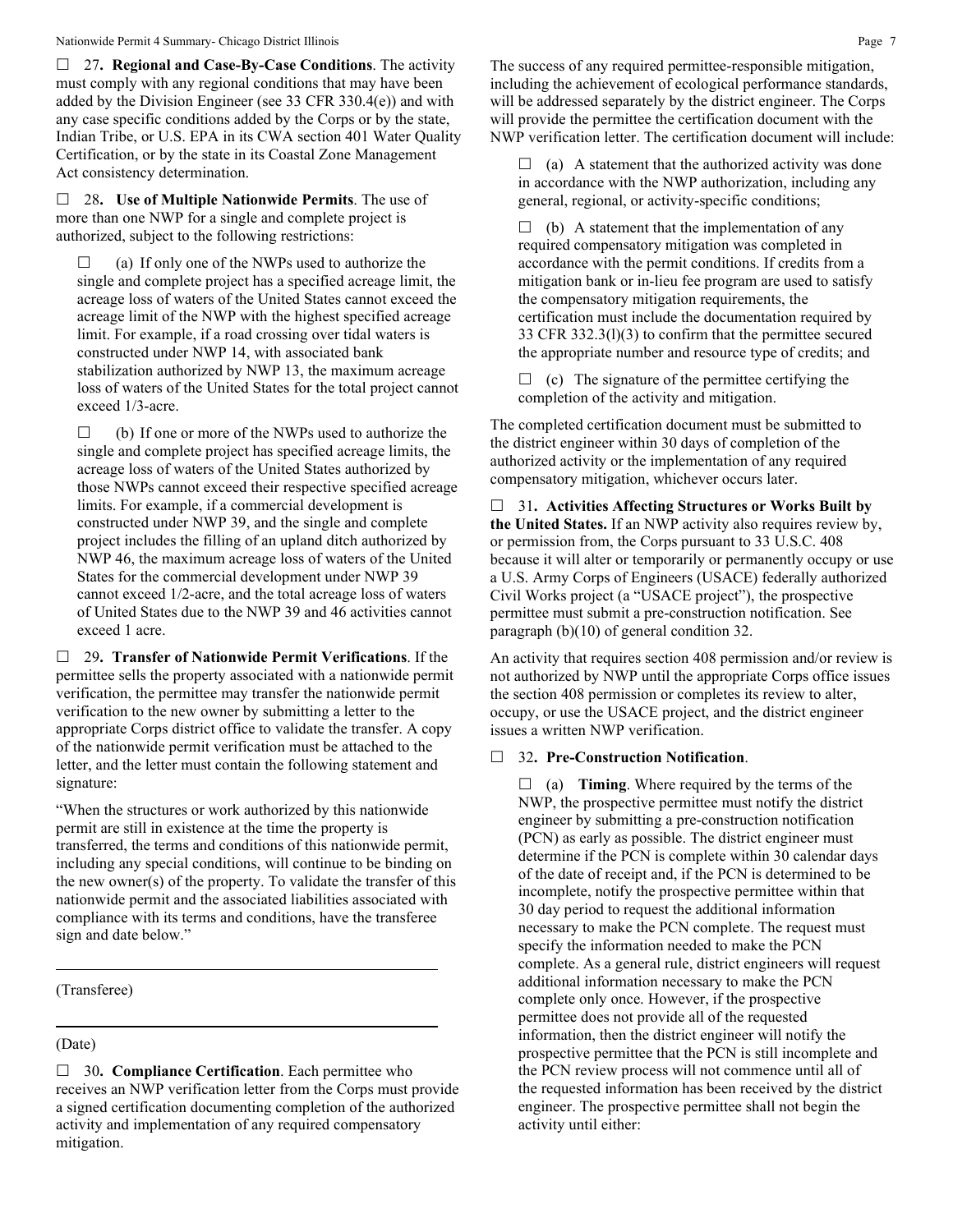$\Box$  (1) He or she is notified in writing by the district engineer that the activity may proceed under the NWP with any special conditions imposed by the district or division engineer; or

 $\Box$  (2) 45 calendar days have passed from the district engineer's receipt of the complete PCN and the prospective permittee has not received written notice from the district or division engineer. However, if the permittee was required to notify the Corps pursuant to general condition 18 that listed species or critical habitat might be affected or are in the vicinity of the activity, or to notify the Corps pursuant to general condition 20 that the activity might have the potential to cause effects to historic properties, the permittee cannot begin the activity until receiving written notification from the Corps that there is "no effect" on listed species or "no potential to cause effects" on historic properties, or that any consultation required under Section 7 of the Endangered Species Act (see 33 CFR 330.4(f)) and/or section 106 of the National Historic Preservation Act (see 33 CFR 330.4(g)) has been completed. If the proposed activity requires a written waiver to exceed specified limits of an NWP, the permittee may not begin the activity until the district engineer issues the waiver. If the district or division engineer notifies the permittee in writing that an individual permit is required within 45 calendar days of receipt of a complete PCN, the permittee cannot begin the activity until an individual permit has been obtained. Subsequently, the permittee's right to proceed under the NWP may be modified, suspended, or revoked only in accordance with the procedure set forth in 33 CFR 330.5(d)(2).

 (b) **Contents of Pre-Construction Notification**. The PCN must be in writing and include the following information:

 $\Box$  (1) Name, address and telephone numbers of the prospective permittee;

 $\Box$  (2) Location of the proposed activity;

 $\Box$  (3) Identify the specific NWP or NWP(s) the prospective permittee wants to use to authorize the proposed activity;

 $\Box$  (4) (i) A description of the proposed activity; the activity's purpose; direct and indirect adverse environmental effects the activity would cause, including the anticipated amount of loss of wetlands, other special aquatic sites, and other waters expected to result from the NWP activity, in acres, linear feet, or other appropriate unit of measure; a description of any proposed mitigation measures intended to reduce the adverse environmental effects caused by the proposed activity; and any other NWP(s), regional general permit(s), or individual permit(s) used or intended to be used to authorize any part of the proposed project or any related activity, including other separate and distant crossings for linear projects that require Department of the Army authorization but do not require pre-construction notification.

The description of the proposed activity and any proposed mitigation measures should be sufficiently detailed to allow the district engineer to determine that the adverse environmental effects of the activity will be no more than minimal and to determine the need for compensatory mitigation or other mitigation measures.

 $\Box$  (ii) For linear projects where one or more single and complete crossings require preconstruction notification, the PCN must include the quantity of anticipated losses of wetlands, other special aquatic sites, and other waters for each single and complete crossing of those wetlands, other special aquatic sites, and other waters (including those single and complete crossings authorized by NWP but do not require PCNs). This information will be used by the district engineer to evaluate the cumulative adverse environmental effects of the proposed linear project, and does not change those non-PCN NWP activities into NWP PCNs.

 $\Box$  (iii) Sketches should be provided when necessary to show that the activity complies with the terms of the NWP. (Sketches usually clarify the activity and when provided results in a quicker decision. Sketches should contain sufficient detail to provide an illustrative description of the proposed activity (e.g., a conceptual plan), but do not need to be detailed engineering plans);

 $\Box$  (5) The PCN must include a delineation of wetlands, other special aquatic sites, and other waters, such as lakes and ponds, perennial, and intermittent, on the project site. Wetland delineations must be prepared in accordance with the current method required by the Corps. The permittee may ask the Corps to delineate the special aquatic sites and other waters on the project site, but there may be a delay if the Corps does the delineation, especially if the project site is large or contains many wetlands, other special aquatic sites, and other waters. Furthermore, the 45-day period will not start until the delineation has been submitted to or completed by the Corps, as appropriate;

 $\Box$  (6) If the proposed activity will result in the loss of greater than 1/10-acre of wetlands or 3/100 acre of stream bed and a PCN is required, the prospective permittee must submit a statement describing how the mitigation requirement will be satisfied, or explaining why the adverse environmental effects are no more than minimal and why compensatory mitigation should not be required. As an alternative, the prospective permittee may submit a conceptual or detailed mitigation plan.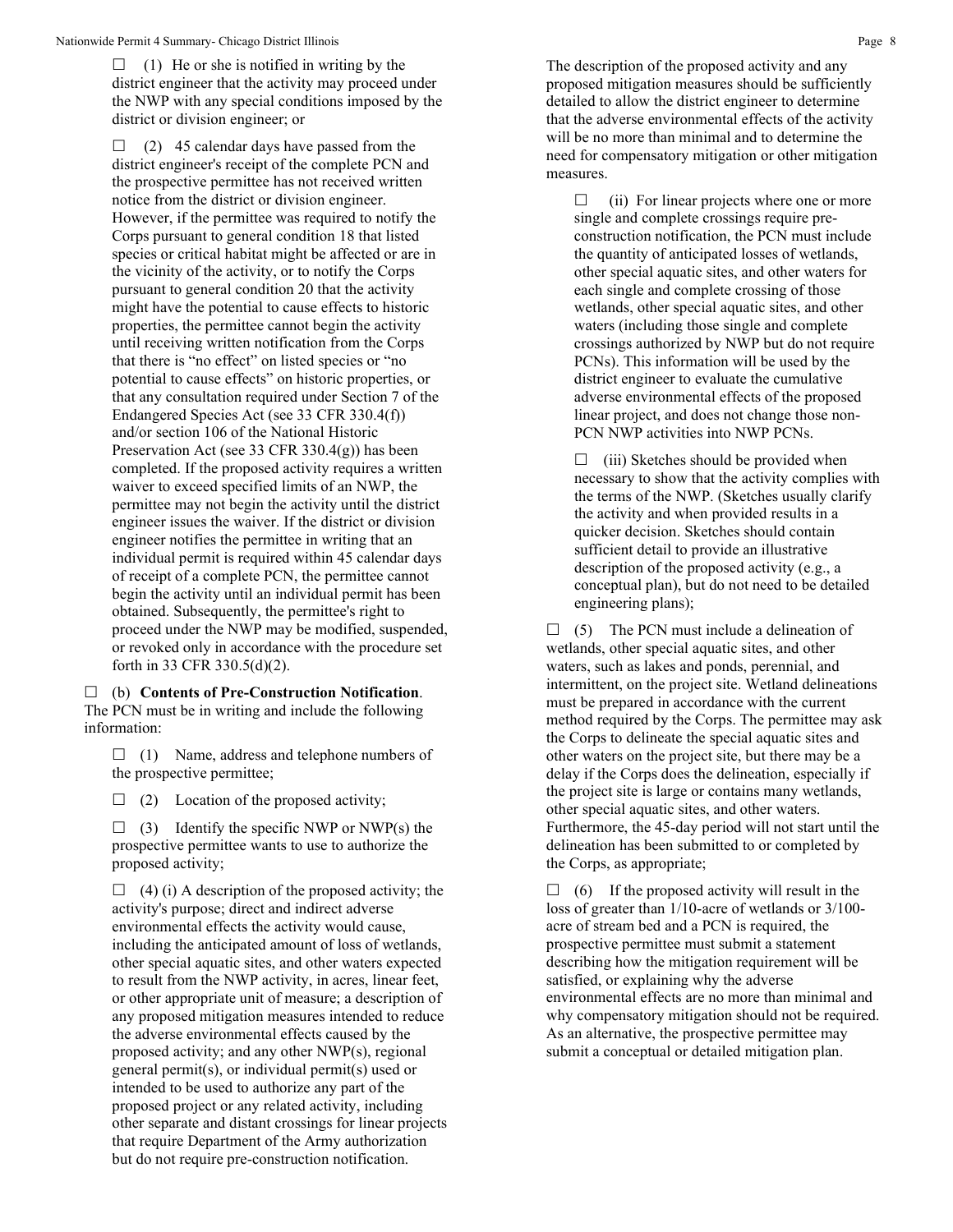$\Box$  (7) For non-federal permittees, if any listed species (or species proposed for listing) or designated critical habitat (or critical habitat proposed for such designation) might be affected or is in the vicinity of the activity, or if the activity is located in designated critical habitat (or critical habitat proposed for such designation), the PCN must include the name(s) of those endangered or threatened species (or species proposed for listing) that might be affected by the proposed activity or utilize the designated critical habitat (or critical habitat proposed for such designation) that might be affected by the proposed activity. For NWP activities that require pre-construction notification, Federal permittees must provide documentation demonstrating compliance with the Endangered Species Act;

 $\Box$  (8) For non-federal permittees, if the NWP activity might have the potential to cause effects to a historic property listed on, determined to be eligible for listing on, or potentially eligible for listing on, the National Register of Historic Places, the PCN must state which historic property might have the potential to be affected by the proposed activity or include a vicinity map indicating the location of the historic property. For NWP activities that require preconstruction notification, Federal permittees must provide documentation demonstrating compliance with section 106 of the National Historic Preservation Act;

 $\Box$  (9) For an activity that will occur in a component of the National Wild and Scenic River System, or in a river officially designated by Congress as a "study river" for possible inclusion in the system while the river is in an official study status, the PCN must identify the Wild and Scenic River or the "study river" (see general condition 16); and

 $\Box$  (10) For an NWP activity that requires permission from, or review by, the Corps pursuant to 33 U.S.C. 408 because it will alter or temporarily or permanently occupy or use a U.S. Army Corps of Engineers federally authorized civil works project, the pre-construction notification must include a statement confirming that the project proponent has submitted a written request for section 408 permission from, or review by, the Corps office having jurisdiction over that USACE project.

 (c) **Form of Pre-Construction Notification.** The nationwide permit pre-construction notification form (Form ENG 6082) should be used for NWP PCNs. A letter containing the required information may also be used. Applicants may provide electronic files of PCNs and supporting materials if the district engineer has established tools and procedures for electronic submittals.

#### (d) **Agency Coordination**:

 $\Box$  (1) The district engineer will consider any comments from Federal and state agencies concerning the proposed activity's compliance with the terms and conditions of the NWPs and the need for mitigation to reduce the activity's adverse environmental effects so that they are no more than minimal.

 $\Box$  (2) Agency coordination is required for:

i) All NWP activities that require preconstruction notification and result in the loss of greater than 1/2-acre of waters of the United States;

ii) NWP 13 activities in excess of 500 linear feet, fills greater than one cubic yard per running foot, or involve discharges of dredged or fill material into special aquatic sites; and

(iii) NWP 54 activities in excess of 500 linear feet, or that extend into the waterbody more than 30 feet from the mean low water line in tidal waters or the ordinary high water mark in the Great Lakes.

 $\Box$  (3) When agency coordination is required, the district engineer will immediately provide (e.g., via email, facsimile transmission, overnight mail, or other expeditious manner) a copy of the complete PCN to the appropriate Federal or state offices (FWS, state natural resource or water quality agency, EPA, and, if appropriate, the NMFS). With the exception of NWP 37, these agencies will have 10 calendar days from the date the material is transmitted to notify the district engineer via telephone, facsimile transmission, or email that they intend to provide substantive, site-specific comments. The comments must explain why the agency believes the adverse environmental effects will be more than minimal. If so contacted by an agency, the district engineer will wait an additional 15 calendar days before making a decision on the pre-construction notification. The district engineer will fully consider agency comments received within the specified time frame concerning the proposed activity's compliance with the terms and conditions of the NWPs, including the need for mitigation to ensure that the net adverse environmental effects of the proposed activity are no more than minimal. The district engineer will provide no response to the resource agency, except as provided below. The district engineer will indicate in the administrative record associated with each preconstruction notification that the resource agencies' concerns were considered. For NWP 37, the emergency watershed protection and rehabilitation activity may proceed immediately in cases where there is an unacceptable hazard to life or a significant loss of property or economic hardship will occur. The district engineer will consider any comments received to decide whether the NWP 37 authorization should be modified, suspended, or revoked in accordance with the procedures at 33 CFR 330.5.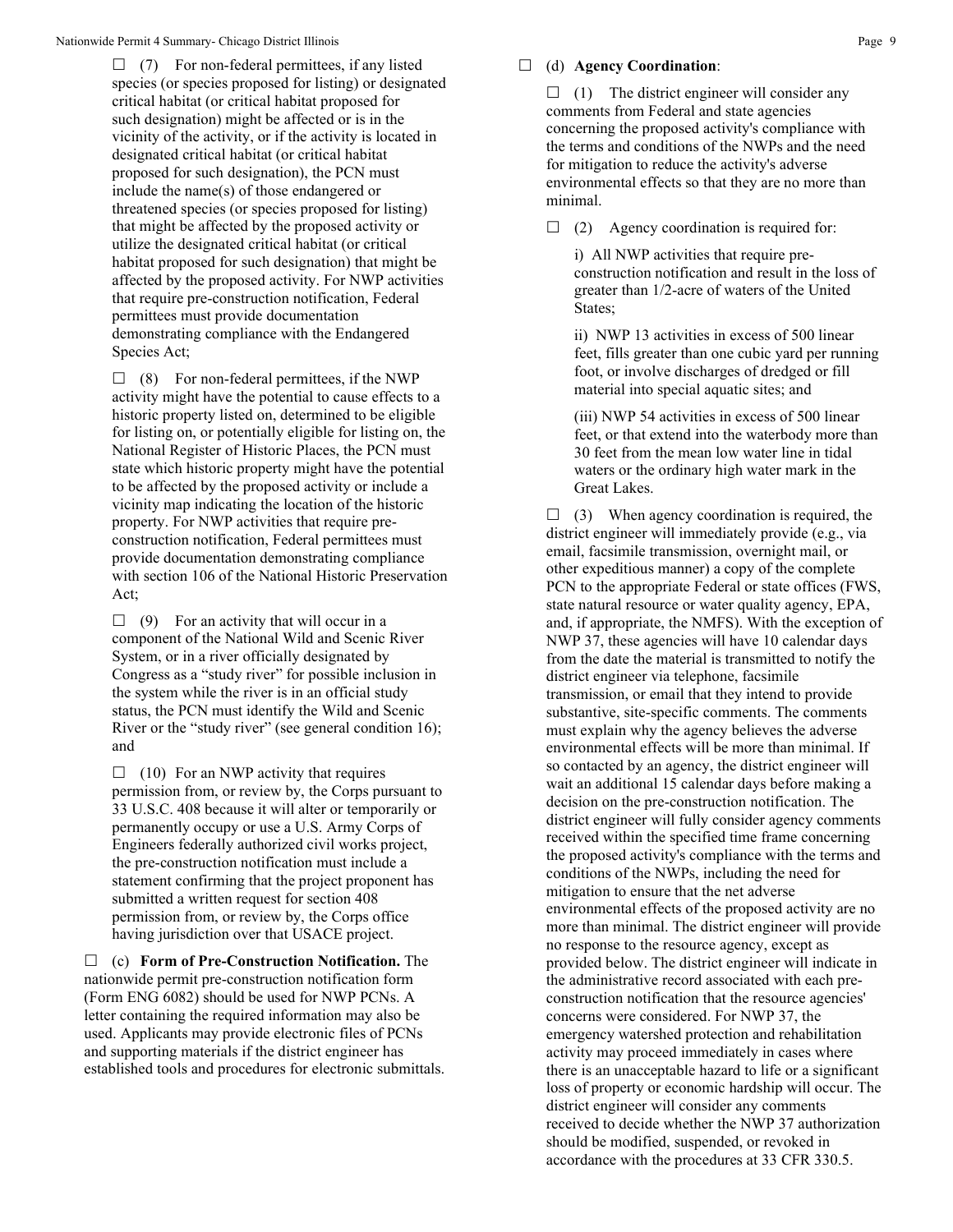$\Box$  (4) In cases of where the prospective permittee is not a Federal agency, the district engineer will provide a response to NMFS within 30 calendar days of receipt of any Essential Fish Habitat conservation recommendations, as required by section 305(b)(4)(B) of the Magnuson-Stevens Fishery Conservation and Management Act.

 $\Box$  (5) Applicants are encouraged to provide the Corps with either electronic files or multiple copies of pre-construction notifications to expedite agency coordination.

### **C. District Engineer's Decision**

 $\Box$  1. In reviewing the PCN for the proposed activity, the district engineer will determine whether the activity authorized by the NWP will result in more than minimal individual or cumulative adverse environmental effects or may be contrary to the public interest. If a project proponent requests authorization by a specific NWP, the district engineer should issue the NWP verification for that activity if it meets the terms and conditions of that NWP, unless he or she determines, after considering mitigation, that the proposed activity will result in more than minimal individual and cumulative adverse effects on the aquatic environment and other aspects of the public interest and exercises discretionary authority to require an individual permit for the proposed activity. For a linear project, this determination will include an evaluation of the single and complete crossings of waters of the United States that require PCNs to determine whether they individually satisfy the terms and conditions of the NWP(s), as well as the cumulative effects caused by all of the crossings of waters of the United States authorized by NWP.

If an applicant requests a waiver of an applicable limit, as provided for in NWPs 13, 36, or 54, the district engineer will only grant the waiver upon a written determination that the NWP activity will result in only minimal individual and cumulative adverse environmental effects.

 $\Box$  2. When making minimal adverse environmental effects determinations the district engineer will consider the direct and indirect effects caused by the NWP activity. He or she will also consider the cumulative adverse environmental effects caused by activities authorized by NWP and whether those cumulative adverse environmental effects are no more than minimal. The district engineer will also consider site specific factors, such as the environmental setting in the vicinity of the NWP activity, the type of resource that will be affected by the NWP activity, the functions provided by the aquatic resources that will be affected by the NWP activity, the degree or magnitude to which the aquatic resources perform those functions, the extent that aquatic resource functions will be lost as a result of the NWP activity (e.g., partial or complete loss), the duration of the adverse effects (temporary or permanent), the importance of the aquatic resource functions to the region (e.g., watershed or ecoregion), and mitigation required by the district engineer. If an appropriate functional or condition assessment method is available and practicable to use, that assessment method may be used by the district engineer to assist in the minimal adverse environmental effects determination. The district engineer may add case-specific special conditions to the NWP authorization to address site-specific environmental concerns.

 $\Box$  3. If the proposed activity requires a PCN and will result in a loss of greater than 1/10-acre of wetlands or 3/100 acre of stream bed, the prospective permittee should submit a mitigation proposal with the PCN. Applicants may also propose compensatory mitigation for NWP activities with smaller impacts, or for impacts to other types of waters. The district engineer will consider any proposed compensatory mitigation or other mitigation measures the applicant has included in the proposal in determining whether the net adverse environmental effects of the proposed activity are no more than minimal. The compensatory mitigation proposal may be either conceptual or detailed. If the district engineer determines that the activity complies with the terms and conditions of the NWP and that the adverse environmental effects are no more than minimal, after considering mitigation, the district engineer will notify the permittee and include any activity-specific conditions in the NWP verification the district engineer deems necessary. Conditions for compensatory mitigation requirements must comply with the appropriate provisions at [33 CFR 332.3\(](https://www.federalregister.gov/select-citation/2021/01/13/33-CFR-332.3)k). The district engineer must approve the final mitigation plan before the permittee commences work in waters of the United States, unless the district engineer determines that prior approval of the final mitigation plan is not practicable or not necessary to ensure timely completion of the required compensatory mitigation. If the prospective permittee elects to submit a compensatory mitigation plan with the PCN, the district engineer will expeditiously review the proposed compensatory mitigation plan. The district engineer must review the proposed compensatory mitigation plan within 45 calendar days of receiving a complete PCN and determine whether the proposed mitigation would ensure that the NWP activity results in no more than minimal adverse environmental effects. If the net adverse environmental effects of the NWP activity (after consideration of the mitigation proposal) are determined by the district engineer to be no more than minimal, the district engineer will provide a timely written response to the applicant. The response will state that the NWP activity can proceed under the terms and conditions of the NWP, including any activity-specific conditions added to the NWP authorization by the district engineer.

 $\Box$  4. If the district engineer determines that the adverse environmental effects of the proposed activity are more than minimal, then the district engineer will notify the applicant either: (a) That the activity does not qualify for authorization under the NWP and instruct the applicant on the procedures to seek authorization under an individual permit; (b) that the activity is authorized under the NWP subject to the applicant's submission of a mitigation plan that would reduce the adverse environmental effects so that they are no more than minimal; or (c) that the activity is authorized under the NWP with specific modifications or conditions. Where the district engineer determines that mitigation is required to ensure no more than minimal adverse environmental effects, the activity will be authorized within the 45-day PCN period (unless additional time is required to comply with general conditions 18, 20, and/or 31), with activity-specific conditions that state the mitigation requirements. The authorization will include the necessary conceptual or detailed mitigation plan or a requirement that the applicant submit a mitigation plan that would reduce the adverse environmental effects so that they are no more than minimal.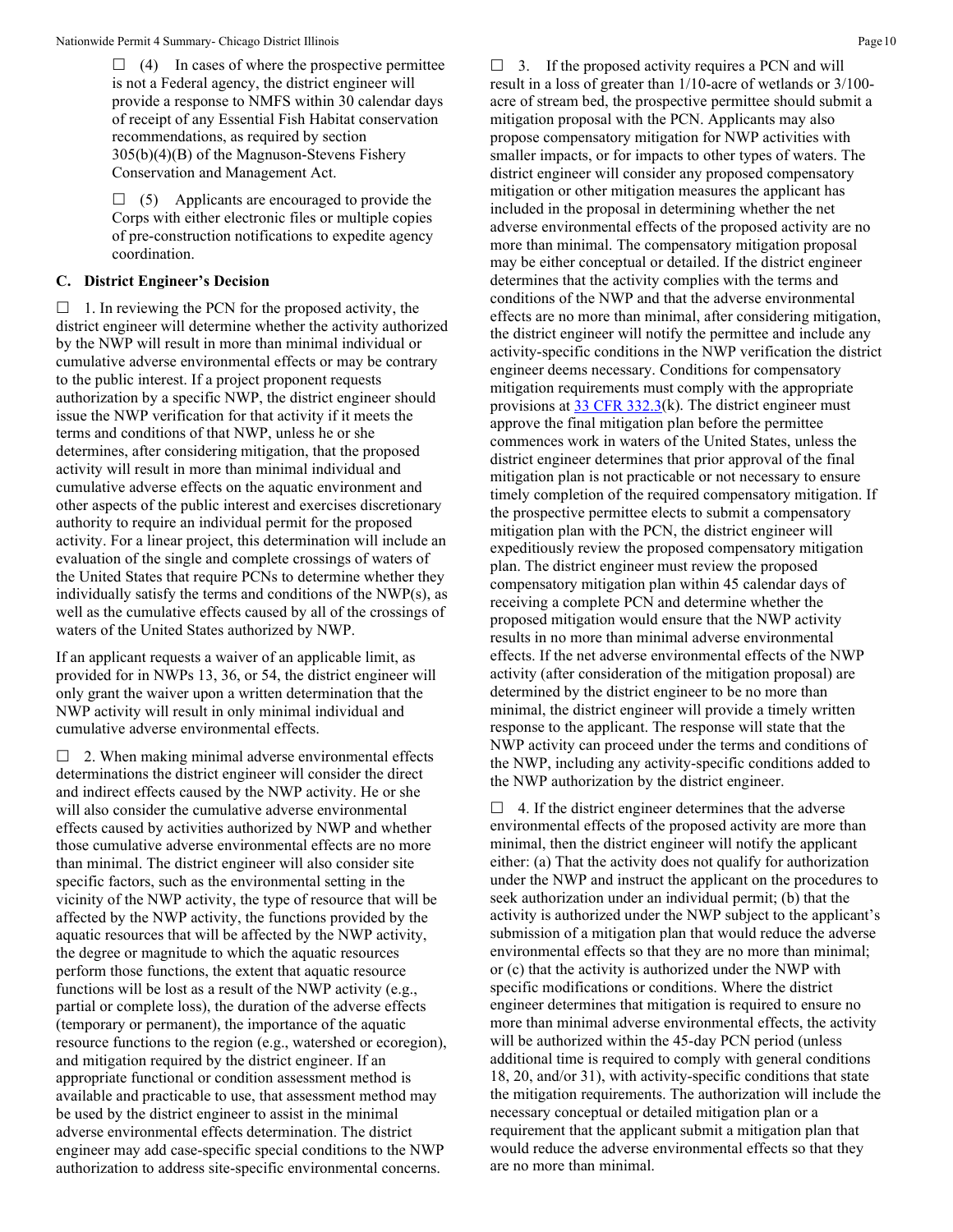Nationwide Permit 4 Summary- Chicago District Illinois **Page 11** and the state of the state of the Page 11 and the Permit 4 Summary- Chicago District Illinois **Page 11** 

When compensatory mitigation is required, no work in waters of the United States may occur until the district engineer has approved a specific mitigation plan or has determined that prior approval of a final mitigation plan is not practicable or not necessary to ensure timely completion of the required compensatory mitigation.

### D. **Further Information**

1. District engineers have authority to determine if an activity complies with the terms and conditions of an NWP.

2. NWPs do not obviate the need to obtain other federal, state, or local permits, approvals, or authorizations required by law.

3. NWPs do not grant any property rights or exclusive privileges.

4. NWPs do not authorize any injury to the property or rights of others.

5. NWPs do not authorize interference with any existing or proposed Federal project (see general condition 31).

# E. **Definitions**

**Best management practices (BMPs)**: Policies, practices, procedures, or structures implemented to mitigate the adverse environmental effects on surface water quality resulting from development. BMPs are categorized as structural or nonstructural.

**Compensatory mitigation**: The restoration (re-establishment or rehabilitation), establishment (creation), enhancement, and/or in certain circumstances preservation of aquatic resources for the purposes of offsetting unavoidable adverse impacts which remain after all appropriate and practicable avoidance and minimization has been achieved.

**Currently serviceable**: Useable as is or with some maintenance, but not so degraded as to essentially require reconstruction.

**Direct effects**: Effects that are caused by the activity and occur at the same time and place.

**Discharge**: The term "discharge" means any discharge of dredged or fill material into waters of the United States.

**Ecological reference:** A model used to plan and design an aquatic habitat and riparian area restoration, enhancement, or establishment activity under NWP 27. An ecological reference may be based on the structure, functions, and dynamics of an aquatic habitat type or a riparian area type that currently exists in the region where the proposed NWP 27 activity is located. Alternatively, an ecological reference may be based on a conceptual model for the aquatic habitat type or riparian area type to be restored, enhanced, or established as a result of the proposed NWP 27 activity. An ecological reference takes into account the range of variation of the aquatic habitat type or riparian area type in the region.

**Enhancement**: The manipulation of the physical, chemical, or biological characteristics of an aquatic resource to heighten, intensify, or improve a specific aquatic resource function(s). Enhancement results in the gain of selected aquatic resource function(s), but may also lead to a decline in other aquatic resource function(s). Enhancement does not result in a gain in aquatic resource area.

**Establishment (creation):** The manipulation of the physical, chemical, or biological characteristics present to develop an aquatic resource that did not previously exist at an upland site. Establishment results in a gain in aquatic resource area.

**High Tide Line**: The line of intersection of the land with the water's surface at the maximum height reached by a rising tide. The high tide line may be determined, in the absence of actual data, by a line of oil or scum along shore objects, a more or less continuous deposit of fine shell or debris on the foreshore or berm, other physical markings or characteristics, vegetation lines, tidal gages, or other suitable means that delineate the general height reached by a rising tide. The line encompasses spring high tides and other high tides that occur with periodic frequency but does not include storm surges in which there is a departure from the normal or predicted reach of the tide due to the piling up of water against a coast by strong winds such as those accompanying a hurricane or other intense storm.

**Historic Property**: Any prehistoric or historic district, site (including archaeological site), building, structure, or other object included in, or eligible for inclusion in, the National Register of Historic Places maintained by the Secretary of the Interior. This term includes artifacts, records, and remains that are related to and located within such properties. The term includes properties of traditional religious and cultural importance to an Indian tribe or Native Hawaiian organization and that meet the National Register criteria (36 CFR part 60).

**Independent utility**: A test to determine what constitutes a single and complete non-linear project in the Corps Regulatory Program. A project is considered to have independent utility if it would be constructed absent the construction of other projects in the project area. Portions of a multi-phase project that depend upon other phases of the project do not have independent utility. Phases of a project that would be constructed even if the other phases were not built can be considered as separate single and complete projects with independent utility.

**Indirect effects**: Effects that are caused by the activity and are later in time or farther removed in distance, but are still reasonably foreseeable.

**Loss of waters of the United States**: Waters of the United States that are permanently adversely affected by filling, flooding, excavation, or drainage because of the regulated activity. The loss of stream bed includes the acres of stream bed that are permanently adversely affected by filling or excavation because of the regulated activity. Permanent adverse effects include permanent discharges of dredged or fill material that change an aquatic area to dry land, increase the bottom elevation of a waterbody, or change the use of a waterbody. The acreage of loss of waters of the United States is a threshold measurement of the impact to jurisdictional waters for determining whether a project may qualify for an NWP; it is not a net threshold that is calculated after considering compensatory mitigation that may be used to offset losses of aquatic functions and services. Waters of the United States temporarily filled, flooded, excavated, or drained, but restored to pre-construction contours and elevations after construction, are not included in the measurement of loss of waters of the United States.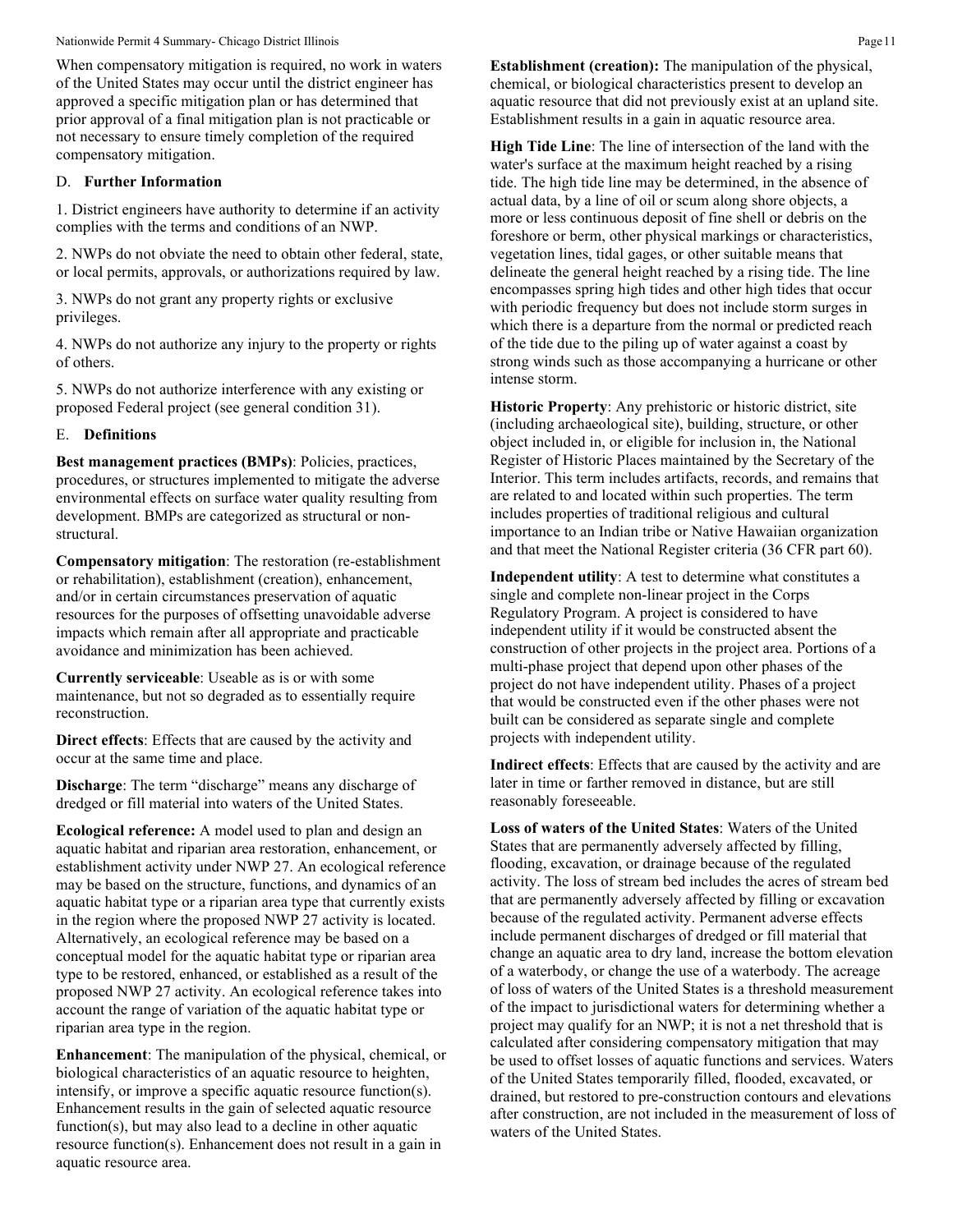#### Nationwide Permit 4 Summary- Chicago District Illinois **Page 12** Page 12

Impacts resulting from activities that do not require Department of the Army authorization, such as activities eligible for exemptions under section 404(f) of the Clean Water Act, are not considered when calculating the loss of waters of the United States.

**Navigable waters:** Waters subject to section 10 of the Rivers and Harbors Act of 1899. These waters are defined at 33 CFR part 329.

**Non-tidal wetland**: A non-tidal wetland is a wetland that is not subject to the ebb and flow of tidal waters. Non-tidal wetlands contiguous to tidal Start Printed Page 57394waters are located landward of the high tide line (i.e., spring high tide line).

**Open water**: For purposes of the NWPs, an open water is any area that in a year with normal patterns of precipitation has water flowing or standing above ground to the extent that an ordinary high water mark can be determined. Aquatic vegetation within the area of flowing or standing water is either non-emergent, sparse, or absent. Vegetated shallows are considered to be open waters. Examples of "open waters" include rivers, streams, lakes, and ponds.

**Ordinary High Water Mark**: The term ordinary high water mark means that line on the shore established by the fluctuations of water and indicated by physical characteristics such as a clear, natural line impressed on the bank, shelving, changes in the character of soil, destruction of terrestrial vegetation, the presence of litter and debris, or other appropriate means that consider the characteristics of the surrounding areas.

**Perennial stream**: A perennial stream has surface water flowing continuously year-round during a typical year.

**Practicable**: Available and capable of being done after taking into consideration cost, existing technology, and logistics in light of overall project purposes.

**Pre-construction notification:** A request submitted by the project proponent to the Corps for confirmation that a particular activity is authorized by nationwide permit. The request may be a permit application, letter, or similar document that includes information about the proposed work and its anticipated environmental effects. Pre-construction notification may be required by the terms and conditions of a nationwide permit, or by regional conditions. A preconstruction notification may be voluntarily submitted in cases where pre-construction notification is not required and the project proponent wants confirmation that the activity is authorized by nationwide permit.

**Preservation**: The removal of a threat to, or preventing the decline of, aquatic resources by an action in or near those aquatic resources. This term includes activities commonly associated with the protection and maintenance of aquatic resources through the implementation of appropriate legal and physical mechanisms. Preservation does not result in a gain of aquatic resource area or functions.

**Re-establishment**: The manipulation of the physical, chemical, or biological characteristics of a site with the goal of returning natural/historic functions to a former aquatic resource. Re-establishment results in rebuilding a former aquatic resource and results in a gain in aquatic resource area and functions.

**Rehabilitation**: The manipulation of the physical, chemical, or biological characteristics of a site with the goal of repairing natural/historic functions to a degraded aquatic resource. Rehabilitation results in a gain in aquatic resource function, but does not result in a gain in aquatic resource area.

**Restoration**: The manipulation of the physical, chemical, or biological characteristics of a site with the goal of returning natural/historic functions to a former or degraded aquatic resource. For the purpose of tracking net gains in aquatic resource area, restoration is divided into two categories: Reestablishment and rehabilitation.

**Riffle and pool complex**: Riffle and pool complexes are special aquatic sites under the 404(b)(1) Guidelines. Riffle and pool complexes sometimes characterize steep gradient sections of streams. Such stream sections are recognizable by their hydraulic characteristics. The rapid movement of water over a course substrate in riffles results in a rough flow, a turbulent surface, and high dissolved oxygen levels in the water. Pools are deeper areas associated with riffles. A slower stream velocity, a streaming flow, a smooth surface, and a finer substrate characterize pools.

**Riparian areas**: Riparian areas are lands next to streams, lakes, and estuarine-marine shorelines. Riparian areas are transitional between terrestrial and aquatic ecosystems, through which surface and subsurface hydrology connects riverine, lacustrine, estuarine, and marine waters with their adjacent wetlands, non-wetland waters, or uplands. Riparian areas provide a variety of ecological functions and services and help improve or maintain local water quality. (See general condition 23.)

**Shellfish seeding**: The placement of shellfish seed and/or suitable substrate to increase shellfish production. Shellfish seed consists of immature individual shellfish or individual shellfish attached to shells or shell fragments (i.e., spat on shell). Suitable substrate may consist of shellfish shells, shell fragments, or other appropriate materials placed into waters for shellfish habitat.

**Single and complete linear project:** A linear project is a project constructed for the purpose of getting people, goods, or services from a point of origin to a terminal point, which often involves multiple crossings of one or more waterbodies at separate and distant locations. The term "single and complete project" is defined as that portion of the total linear project proposed or accomplished by one owner/developer or partnership or other association of owners/developers that includes all crossings of a single water of the United States (i.e., a single waterbody) at a specific location. For linear projects crossing a single or multiple waterbodies several times at separate and distant locations, each crossing is considered a single and complete project for purposes of NWP authorization.